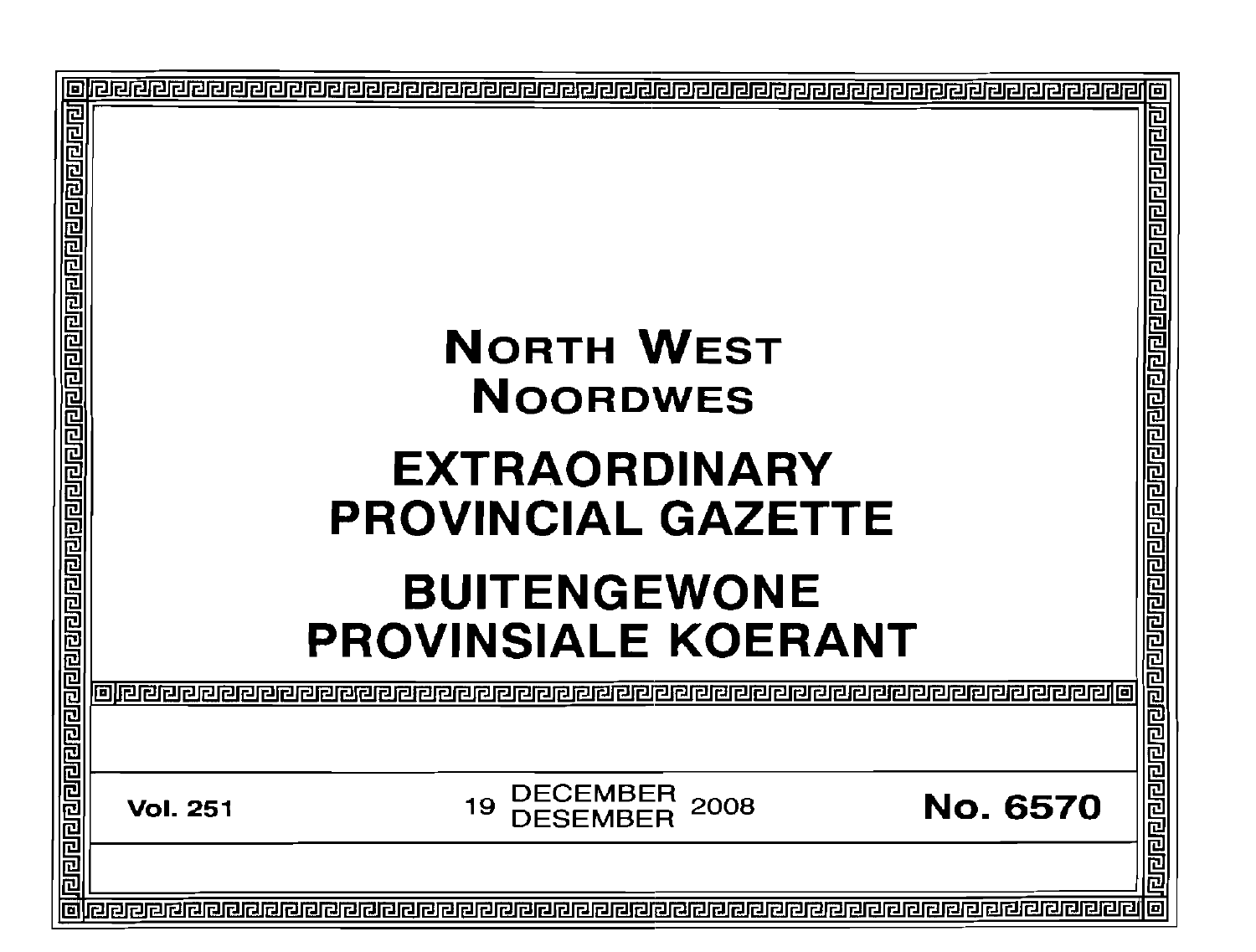$\bar{z}$ 

No.

### **CONTENTS • INHOUD**

**GENERAL NOTICE** Page Gazette No. No.

| 673 Road Transportation Act (74/1977): Declaration of special emergency measures to be taken to curb minibus taxi type |  |      |
|------------------------------------------------------------------------------------------------------------------------|--|------|
|                                                                                                                        |  | 6570 |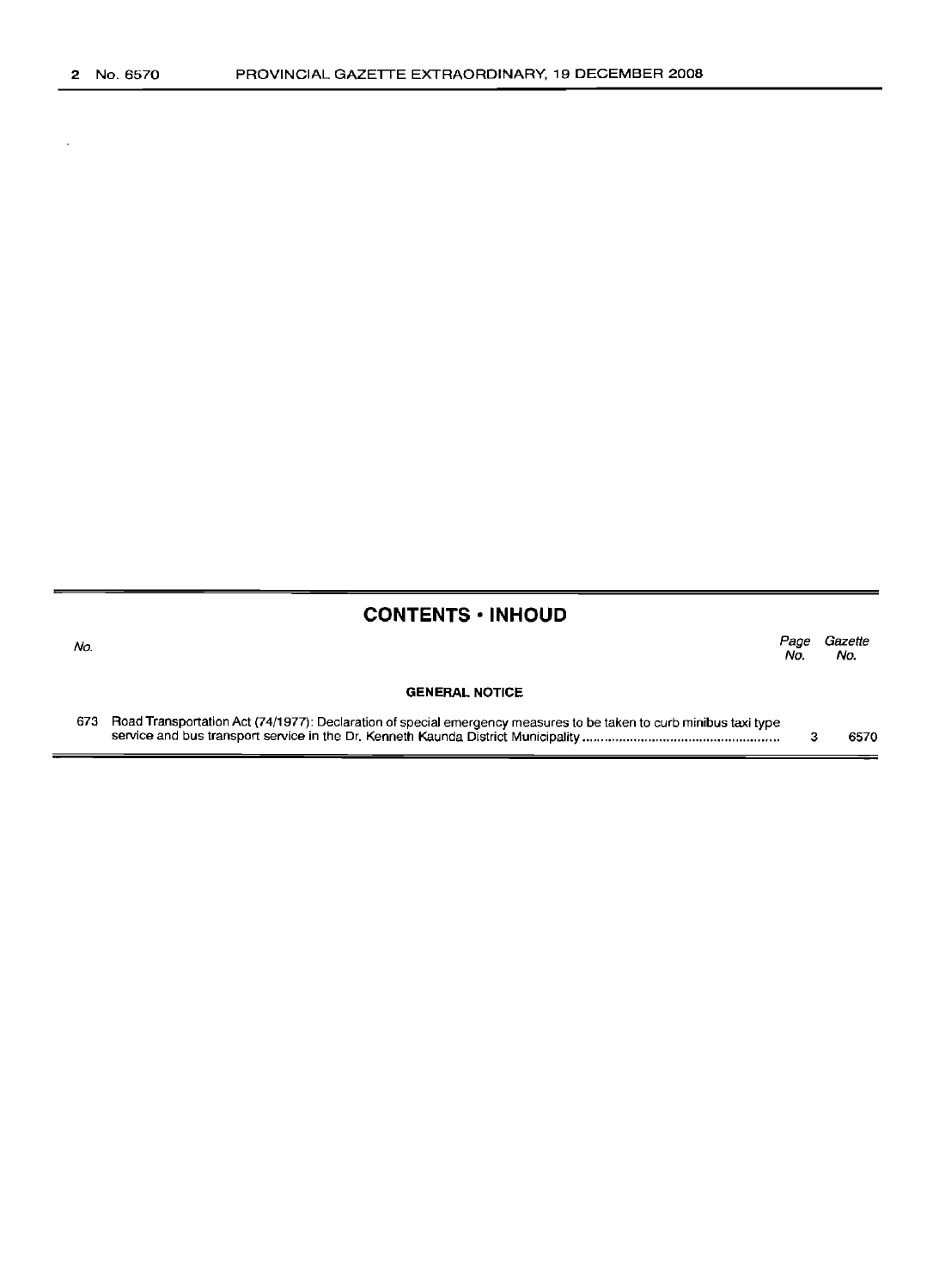## **GENERAL NOTICE**

## **NOTICE 673 OF 2008 DEPARTMENT OF TRANSPORT. ROADS AND**

#### **COMMUNITY SAFETY**

**NORTH WEST PROVINCE**

# **DECLARATION OF SPECIAL EMERGENCY MEASURES TO BE TAKEN TO CURB MINIBUS TAXI TYPE SERVICE AND BUS TRANSPORT SERVICE IN THE DR. KENNETH KAUNDA DISTRICT MUNICIPALITY IN TERMS OF SECTION 7(B) OF THE ROAD TRANSPORTATION ACT. 1977 AS AMENDED BY NORTH WEST ROAD TRANSPORTATION** AMENDMENT ACT. **ACT 5 OF 1977.**

In terms of section 7b (1) of the Road Transportation Act No. 74 of 1977 as amended (by North West Road Transportation Amendment Act 5 of 1997). I, Frans Phenye Vilakazi, Member of the Executive Council for Transport, Roads and Community Safety in the North West Province hereby announce the following Magisterial District within the Dr. Kenneth Kaunda district Municipal Areas to which the provision of the said Section 78 shall apply to regulate, manage and control minibus taxi type services and bus transport services in the following routes: Klerksdorp, Orkney, Potchefstroom, Stilfontein, Hartbeesfontein, Jouberton, Kanana, Khuma, Tigane, Ikageng, Promosa and Ventersdorp.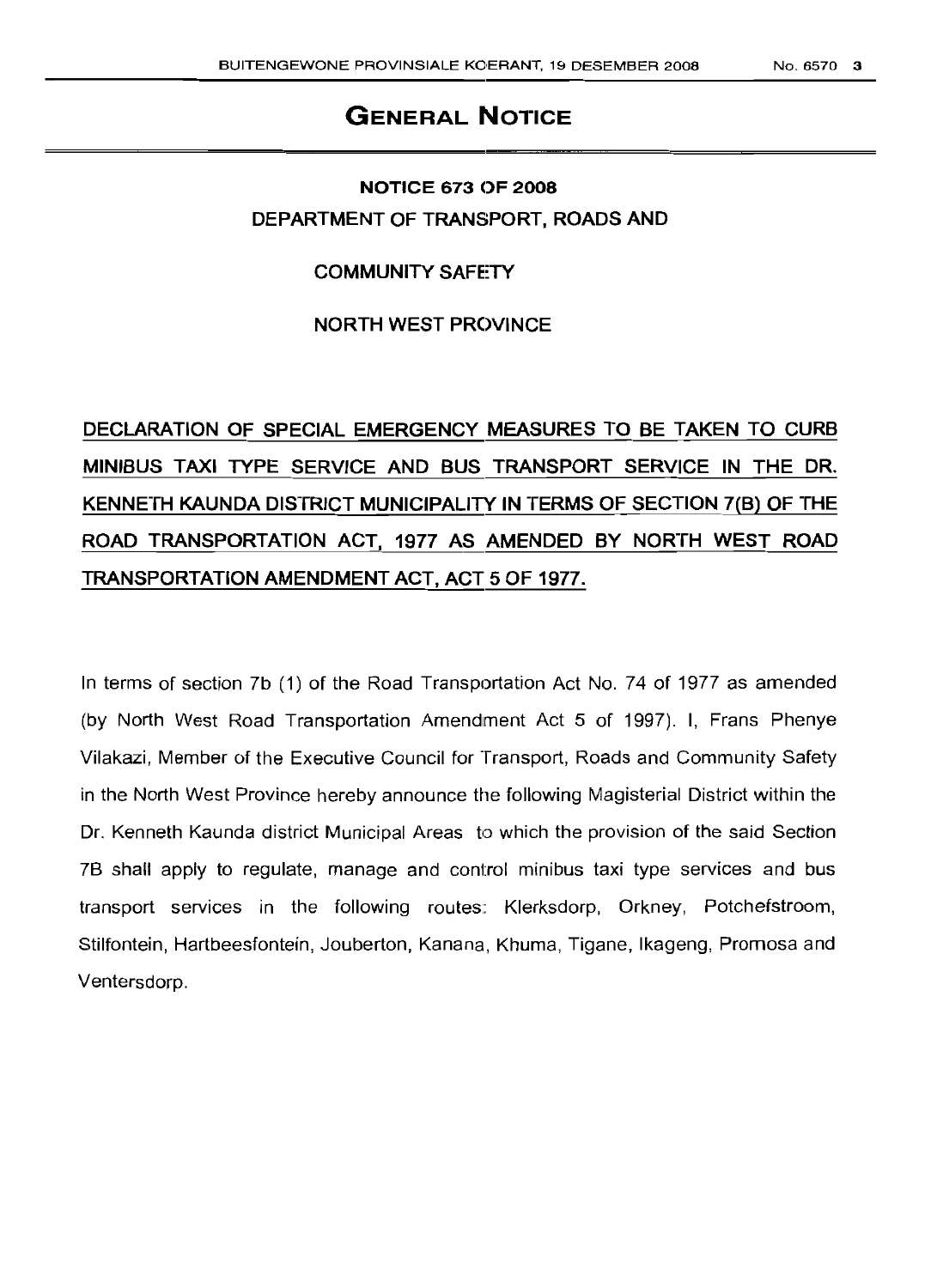Notice is hereby given that as a result of the under mentioned efforts to resolve taxi violence and conflict in the affected district municipality, the following steps were undertaken:

- 1. A number of meetings held between rival groups with a view to mediate the conflict and to bring the parties to work together. These meetings were initially facilitated by the Department and Dr. Kenneth Kaunda District Municipality;
- 2. The Regional Taxi Council has also facilitated a number of meetings with the rival groups, but the other groups were always non-cooperative;
- 3. A number of Taxi Associations operating in the entire area of Dr. Kenneth Kaunda district Municipality demanded intervention from the Regional Taxi Council and the Dr. Kenneth Kaunda district Municipality on a number of occasions;
- 4. Finally, without any positive outcome from the initiatives taken by relevant Stakeholders, the affected groups of Taxi Associations continued to fight over the routes;
- 5. Thereafter similar list of demands by the affected groups were later send to the Portfolio committee of the Department of transport, Roads and Community Safety to intervene;
- 6. In the meantime, the rival groups continue to fight over routes, threatening the lives of other operators and commuters;
- 7. A team of JAWS was attacked whilst on an operation in the said District Municipality.
- 8. A member of Provincial task team led by Captain Mampuru was stabbed by the operators in one of the ranks (Klerksdorp) by the taxi operators in that District Municipality.